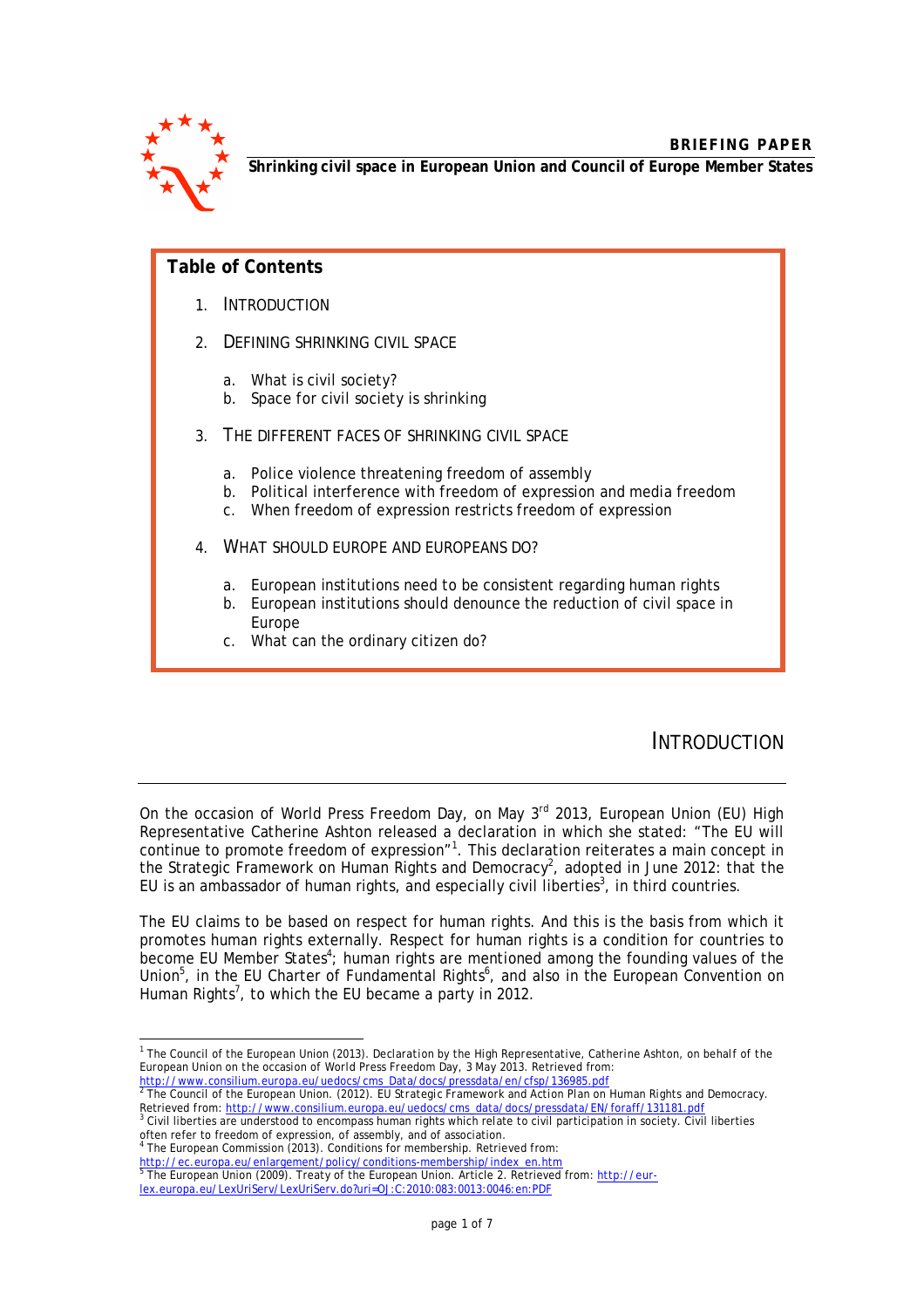All 47 Member States of the Council of Europe, an entirely separate institution from the EU, have signed the European Convention on Human Rights. And the Council of Europe describes itself as the continent's leading human rights organisation $8$ .

Despite this emphasis, there are currently developments which contradict the concept that countries in Europe are models of the protection of human rights. Ordinary people and NGOs are being constrained from participating in democracy. It is urgent to address this threat to human rights and democracy in many European countries.

### DEFINING SHRINKING CIVIL SPACE

#### **a. What is civil society?**

To understand the concept of 'shrinking civil space', we must first establish a definition for civil society. Defining civil society is tricky: according to the European Commission (EU Commission), there is no universal definition<sup>9</sup>. The United Nations  $(UN)^{10}$  states that civil society can be embodied in a great variety of actors, either organized groups or individual citizens. These can be trade unions, NGOs, community groups, faith-based organisations, and other groups or associations. Civil society is characterised by its independence (from state institutions and businesses), its voluntary basis, and the fact that it is not profitdriven<sup>11</sup>. According to the EU Commission<sup>12</sup>, civil society plays a role in defending people's voices and interests in the public arena, and also in providing services to society. Civil society shapes the public sphere by exercising people's rights to freedom of expression, association, and assembly<sup>13</sup>. Therefore, civil society is a crucial element in democratic governance: it enables discussion and expression of opinions on issues relevant to local citizens. It also amplifies people's voices as they address their political representatives on a continuous basis, whereas elections only take place once every few years.

#### **b. Space for civil society is shrinking**

'Shrinking civil space' is the process through which the established rights of civil society actors are being restricted or denied. This is happening in states where a shift towards democracy has taken place in the past. (States where civil society is weak because of a lack of democratic culture also have problems with the full participation of civil society. However, there, the space for civil society cannot be described as 'shrinking' from a previously larger space.)

<sup>&</sup>lt;sub>.</sub><br><sup>6</sup> The European Union (2009). Charter of Fundamental Rights. Retrieved from:

<sup>&</sup>lt;u>http://www.europarl.europa.eu/charter/pdf/text\_en.pdf</u><br><sup>7</sup> The Council of Europe (2010). European Convention on Human Rights. Retrieved from: http://www.echr.coe.int/Documents/Convention\_ENG.pdf<br><sup>8</sup> http://www.coe.int/phoutCoe/index.asp?page\_quisemme

http://www.coe.int/aboutCoe/index.asp?page=quisommesnous&l=en

<sup>9</sup> The European Commission (2012). Civil society, General overview. Retrieved from: http://ec.europa.eu/transparency/civil\_society/general\_overview\_en.htm#5

<sup>10</sup> UNRISD, Mario Pianta (2005). UN World Summits and Civil Society, The State of the Art. Civil Society and Social Movements Programme Paper Number 18. P.5: "*Civil society is a complex social arena, with individuals and groups organized in various forms of associations and networks in order to express their views and fulfil their interests. They could constitute anything from a global advocacy movement down to a village self-help group*"

<sup>11</sup> World Bank (2013). Defining Civil Society. *« The term civil society to refer to the wide array of non-governmental and not-for-profit organizations that have a presence in public life, expressing the interests and values of their members or others, based on ethical, cultural, political, scientific, religious or philanthropic considerations. Civil Society* 

*Organizations (CSOs) therefore refer to a wide array of organizations: community groups, non-governmental* 

*organizations (NGOs), labor unions, indigenous groups, charitable organizations, faith-based organizations, professional associations, and foundations*". Retrieved from:

http://web.worldbank.org/WBSITE/EXTERNAL/TOPICS/CSO/0,,contentMDK:20101499~menuPK:244752~pagePK:220503~pi <u>PK:220476~theSitePK:228717,00.html</u>

European Commission (2001). White paper on European Governance. P.11. Retrieved from: <u>http://europa.eu/legislation\_summaries/institutional\_affairs/decisionmaking\_process/l10109\_en.htm</u><br><sup>13</sup> Those civil liberties are enshrined in the European Convention on Human Rights, Art. 10 and 11.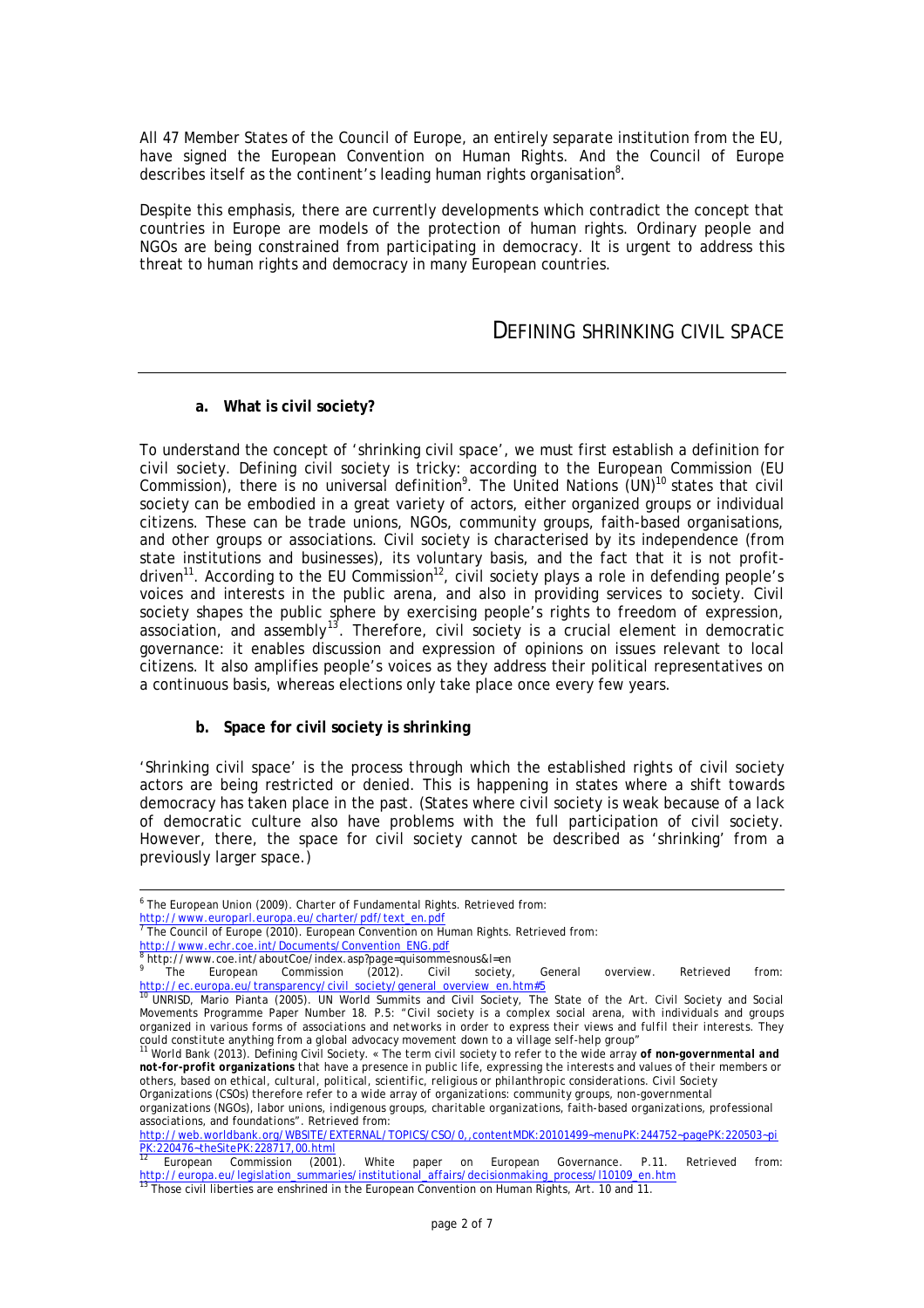Over the past few years, there have been a number of crackdowns on civil liberties in some Member States of the European Union. Some examples are described below.

#### **a. Police violence threatening freedom of assembly**

An alarming increase in excessive use of force by police during demonstrations has been observed in some EU Member States. Excessive use of force refers to a way of policing demonstrations which goes beyond what is accepted in international law and best practice. According to Article 3 of the UN Code of Conduct for Law Enforcement Officials, the police "may use force only when strictly necessary and to the extent required for the performance of their duty"<sup>16</sup>. The Code emphasizes that resorting to the use of force should be exceptional: a police agent may only resort to it to prevent crime, but never in an unnecessarily violent manner.

Despite this clear definition, many demonstrators have had to cope with police violence when they were legitimately using their freedom of assembly in Member States of the EU. In 2011 and in 2012, anti-austerity demonstrators in Member States such as Spain, Greece, or Romania<sup>17</sup> were faced with police violence when

#### **Excessive use of force during demonstrations: the use of rubber bullets**

Amnesty International<sup>14</sup> calls rubber bullets "less-lethal weapons", for they are not made out of lead, as are more standard bullets, but still have the potential to be lethal. Use of rubber bullets, along with the way in which they are used, is a clear indication of<br>police violence during many violence during demonstrations in EU Member States. In November 2012, during a 24-hour general strike against austerity in Madrid, police resorted to firing rubber bullets  $15$  against protesters, among whom 22 were injured.

they were demonstrating peacefully: demonstrations were dispersed and some people badly injured. Excessive use of police force represents a crackdown on freedom of assembly and of expression. Violence scares people. Introducing a factor that instils fear can prevent citizens from joining demonstrations and exercising their freedoms of assembly and expression.

#### **b. Political interference in freedom of expression and media freedom**

According to the Copenhagen criteria<sup>18</sup>, accession to the EU requires the prospective Member State to comply with political criteria for democracy and respect for human rights. Surprisingly enough, for some EU Member States which already went through this process, such as Poland or Hungary, this compliance is currently not verified, and freedom of speech and of the media is politically controlled.

d07605e9a6e9/eur010222012en.pdf

 $\overline{\phantom{a}}$ <sup>14</sup> Amnesty International (2012). *Policing demonstrations in the European Union*. P.8. Retrieved from: http://www.amnesty.org/fr/library/asset/EUR01/022/2012/en/1e06df7d-6878-40e0-8e82-

<sup>&</sup>lt;mark>d07605e9a6e9/eur010222012en.pdf</mark><br><sup>15</sup> F. Govan. (2012). Police fire rubber bullets as Spain protests against austerity. The Telegraph. Retrieved from : http://www.telegraph.co.uk/finance/financialcrisis/9679013/Police-fire-rubber-bullets-as-Spain-protests-againstausterity.html

UN GA (1979). Code of Conduct for Law Enforcement Officials. Retrieved from: http://www.ohchr.org/Documents/ProfessionalInterest/codeofconduct.pdf<br>http://www.ohchr.org/Documents/ProfessionalInterest/codeofconduct.pdf

<sup>17</sup> Amnesty International (2012). *Policing demonstrations in the European Union*. Retrieved from: http://www.amnesty.org/fr/library/asset/EUR01/022/2012/en/1e06df7d-6878-40e0-8e82-

European Commission (2012). Accession criteria. Retrieved from: http://ec.europa.eu/enlargement/policy/glossary/terms/accession-criteria\_en.htm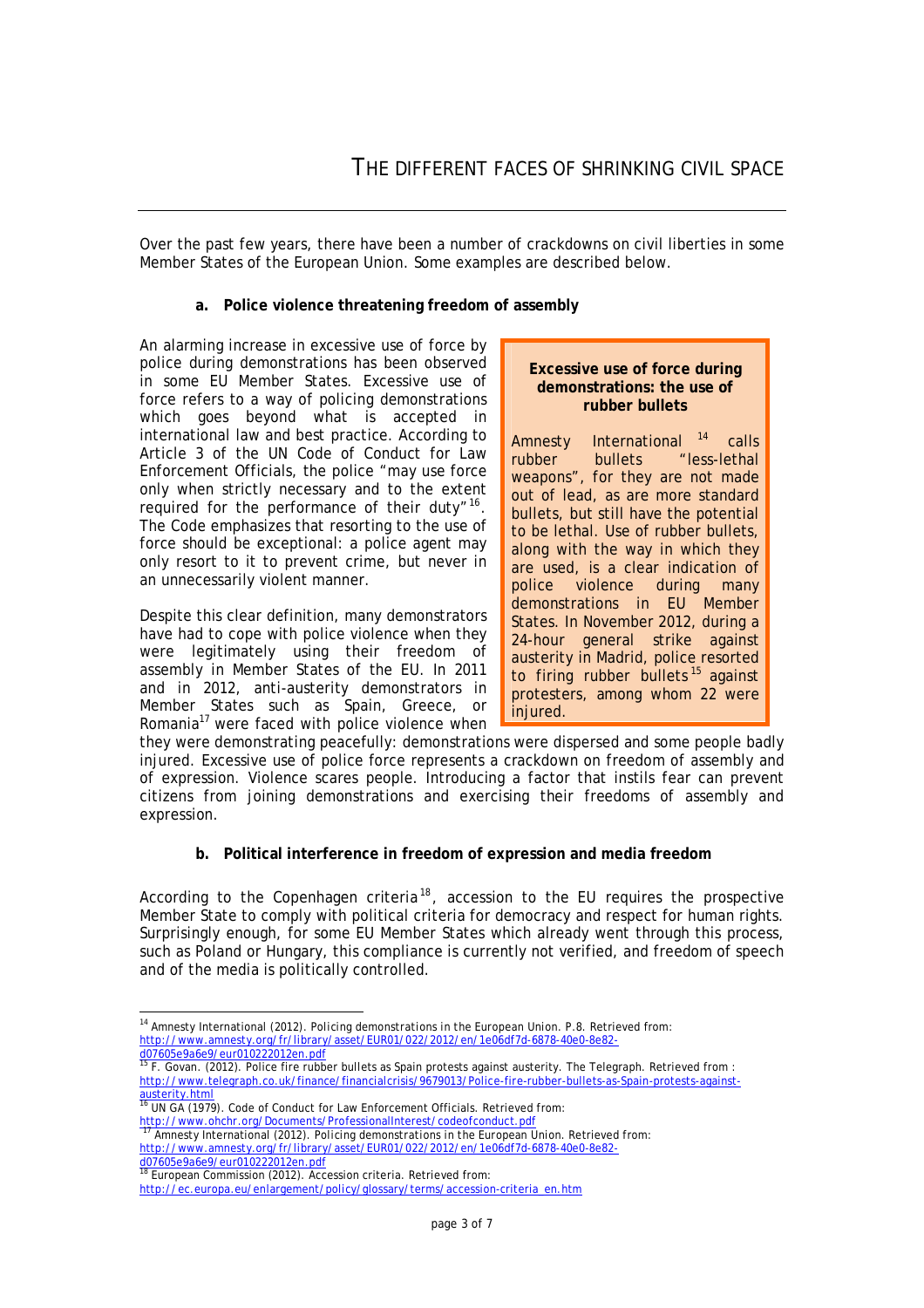Hungary has been attracting a lot of criticism since its Prime Minister Viktor Orban and his government brought into force a new constitution in January 2012. Both the EU and the Council of Europe (CoE) were then concerned about freedom of expression, the independence of the media, and the rule of law. The originally restrictive version of the new constitution has since been amended, but concerns still remain regarding restriction of freedom of expression and freedom of the media.

#### **Poland: Broad criminalization of defamation restricts freedom of expression**

Despite the fact that Poland has a history of political dissidence during the Cold War, its current laws include restrictive measures on freedom of expression. One Polish law makes defamation of public figures a criminal offence<sup>19</sup>. For instance, the editor of a website was found guilty for having published satirical material about the Polish president and sentenced to 10 months' community service<sup>20</sup>. Despite regular judgements<sup>1</sup> by the European Court of Justice, which finds Poland guilty of restricting freedom of expression, this restrictive law remains.

When, in March 2013, a fourth constitutional amendment was passed in Hungary, the Council of Europe Venice Commission<sup>21</sup> released an opinion  $2^2$  stating that this amendment made limitation of the freedom of expression possible. One article of the new constitution introduces a possibility of restricting freedom to express opinions that violate the "dignity of the Hungarian nation". According to the Venice Commission, this gives an excessively broad scope to possible restrictions.

These concerns pushed the European institutions to take action. The CoE charged the Venice Commission to release an opinion<sup>23</sup> on the fourth constitutional amendment. The opinion constitutional confirmed concerns over this amendment restricting freedom of expression. Despite this, the Parliamentary Assembly of the Council of Europe (PACE) rejected the opening of a monitoring procedure on Hungary during its plenary session in June 2013.<sup>24</sup>

And the EU also acted on concerns, with the Commission launching two infringement procedures against Hungary in 2012 and declaring in April 2013 $^{25}$  that it was conducting a legal analysis in order to determine whether a third infringement procedure was to be launched. (No other statements have been issued by the Commission at the time of writing.)

#### **c. When freedom of expression restricts freedom of expression**

When some use their freedom of expression to broadcast hate speech, others are constrained by fear from expressing their own opinions freely. Hate speech includes "all forms of expression which spread, incite, promote or justify racial hatred, xenophobia, anti-Semitism or other forms of hatred based on intolerance."<sup>26</sup> In the past few years,

 $\overline{\phantom{a}}$ <sup>19</sup> M.H.Migalski (2012). Parliamentary question on criminal liability for defamation under Article 212 of the Polish Criminal Code. Retrieved from: http://www.europarl.europa.eu/sides/getDoc.do?type=WQ&reference=E-2012-

<sup>008096&</sup>amp;language=EN <sup>20</sup> Amnesty International (2013). The State of the World's Human Rights. Pp.214. Retrieved from: http://files.amnesty.org/air13/Amnesty.org/air13/Amnesty.org/airner.html<br>21 The Venice Compieting of the European Compiled AnnualReport2013\_complete\_en.pdf

<sup>21</sup> The Venice Commission, or the European Commission for Democracy through Law, is an advisory body of the Council of Europe on constitutional matters. Composed of legal experts in the field, the Venice Commission aims at providing legal

advice to Council of Europe Member States regarding their alignment with the Council's standards.<br><sup>22</sup> European Commission for Democracy through Law (Venice Commission). (2013). Opinion on the Fourth Amendment to the fundamental law of Hungary. Retrieved from: http://www.venice.coe.int/webforms/documents/?pdf=CDL- $\frac{\text{AD}(2013)012-}{23}$  European

<sup>23</sup> European Commission for Democracy through Law (Venice Commission). (2013). Opinion on the Fourth Amendment to the fundamental law of Hungary. Retrieved from : http://www.venice.coe.int/webforms/documents/?pdf=CDL- $\frac{\text{AD}(2013)012-e}{24}$ 

<sup>&</sup>lt;sup>24</sup> Council of Europe. (2013). Hungary : PACE decides not to open a monitoring procedure. Retrieved from :

<sup>&</sup>lt;u>http://assembly.coe.int/ASP/NewsManager/EMB\_NewsManagerView.asp?ID=8881&L=2</u><br><sup>25</sup> V. Reding (2013). Hungary and the Rule of Law - Statement of the European Commission in the Plenary Debate of the European Parliament. Spokespersons' service. Retrieved from: http://europa.eu/rapid/press-release\_SPEECH-13- 324\_en.htm <sup>26</sup> Anne Weber. (2009). *Manual on hate speech*. Council of Europe Publishing. p.3. Retrieved from:

http://book.coe.int/ftp/3342.pdf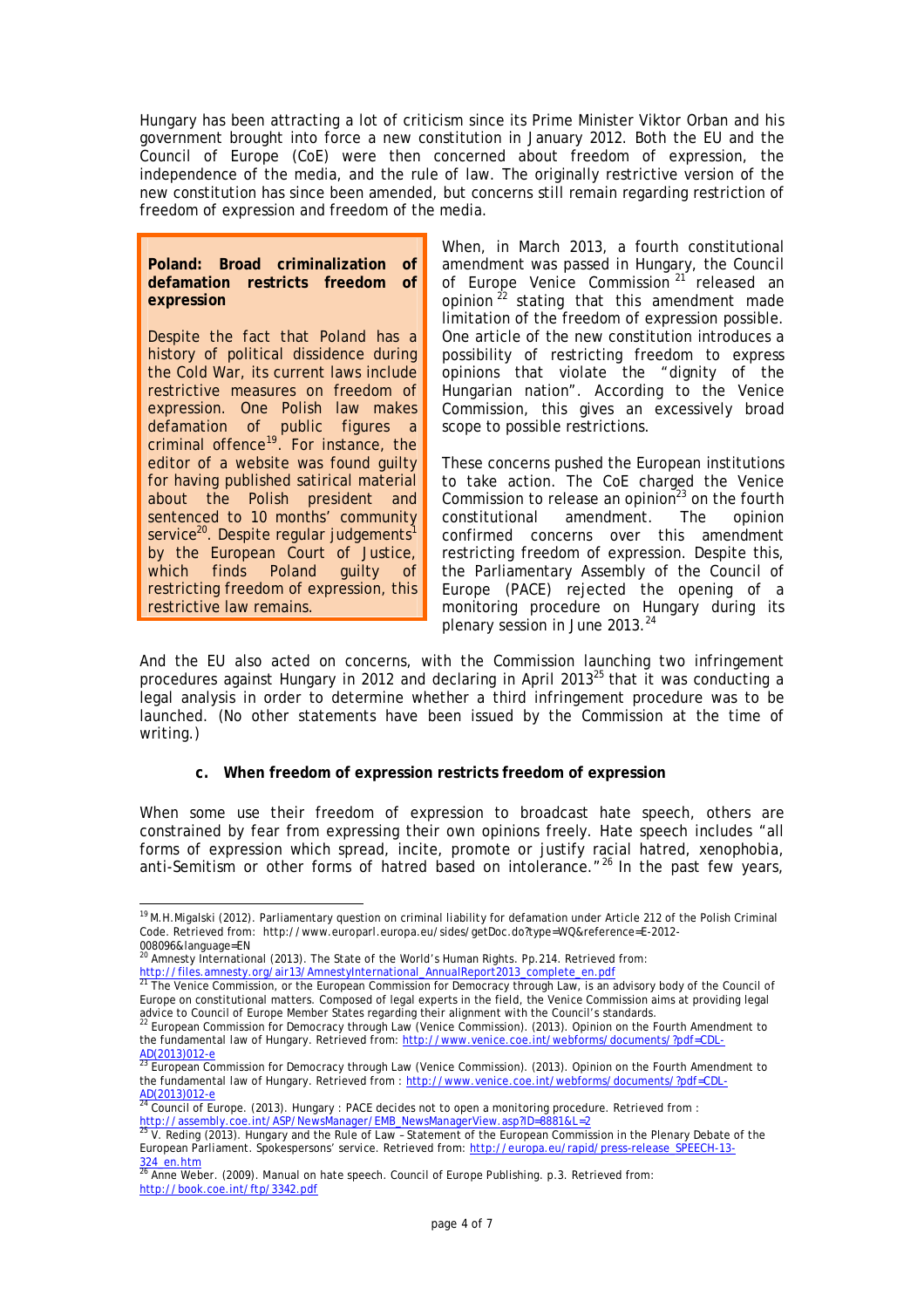intolerance and hate speech have been increasing in Europe<sup>27</sup>, and more and more minorities are being stigmatized.

In Hungary, anti-Semitism is quite vocal: in November 2012, Hungarian Member of Parliament Marton Gyongyosi asked authorities to produce a list of Jewish people representing a "national security risk"<sup>28</sup>. On July 2<sup>nd</sup>, French MEP Marine Le Pen lost her parliamentary immunity for having compared the prayer of Muslims in the street to Nazi  $occupation<sup>29</sup>$ . In Greece, the far-right movement Golden Dawn, which is associated with armed groups, is involved in many attacks against immigrants, LGBT (lesbian, gay, bisexual, and transgender) people, and left-wing activists<sup>30</sup>. They do not hide their affiliation to neo-Nazism, and they are now the third largest party in Greece.

By broadcasting racist and intolerant ideas about minorities, hate speech creates a violent climate around them. Because the target groups are often discriminated against or even attacked as a result of hate speech, being who they are and expressing their voice in society becomes not only difficult, but also dangerous.

## WHAT SHOULD EUROPE AND EUROPEANS DO?

#### **a. European institutions need to be consistent regarding human rights**

European institutions should be more consistent and less flexible in their approach to human rights in Europe. Human rights, and specifically civil liberties, are held up to be core values of both the EU and the CoE. If a Member State does not respect them, this should trigger sanctions.

- $\checkmark$  EU: The European Commission, Member States, and Council of the European Union (EU Council of Ministers) should more actively sanction any Member State restricting its citizens' rights. For instance, after the European Commission launched two  $infringement procedures<sup>31</sup> against Hungary, which did not trigger$ any change in the protection of human rights, and is considering a third one, the Commission should suggest to the EU Council of Ministers that it resort to the next step: Article  $7$  TEU<sup>32</sup>. Article  $7$  is a procedure that could potentially lead to the suspension of a Member State's voting rights in the EU Council of Ministers. A third of the EU Member States or the EU Commission could propose such a suspension of a Member State's voting rights to the Council of Ministers, which would then determine whether there is a serious breach of the values of Article 2 TEU and whether there should be a suspension of voting rights.
- Council of Europe: the (CoE) is based on values such as the rule of law, democracy, and respect for human rights. Member States

Debate of the European Parliament. Retrieved from: <u>http://europa.eu/rapid/press-release\_SPEECH-13-324\_en.htm</u><br><sup>32</sup> The Treaty of the European Union (TEU, 1992) constitutes one of the two treaties ruling the European Union being the Treaty on the Functioning of the European Union. See: http://eurlex.europa.eu/LexUriServ/LexUriServ.do?uri=OJ:C:2010:083:0013:0046:EN:PDF

 $\overline{\phantom{a}}$  $^{27}$  Council of Europe, European Commission against Racism and Intolerance (2012). Annual Report on ECRI's Activities. P.3. Retrieved from: http://www.coe.int/t/dghl/monitoring/ecri/activities/Annual\_Reports/Annual%20report%202011.pdf<br><sup>28</sup> The Economist (2013). The world Jourish congress comes to Pudenest. Petrieved from The Economist (2013). The world Jewish congress comes to Budapest. Retrieved from:

http://www.economist.com/blogs/easternapproaches/2013/05/anti-semitism-hungary <sup>29</sup> EurActiv. (2013). Marine Le Pen loses immunity as MEP in racism case. Retrieved from :

http://www.euractiv.com/justice/marine-le-pen-loses-immunity-mep-news-529044 <sup>30</sup> J. Roos (2012). Golden Dawn and the deafening silence of Europe . *Statewatchjournal*. Vol 23, no. 1. March 2013. <sup>31</sup> European Commission (2013). Hungary and the Rule of Law – Statement of the European Commission in the Plenary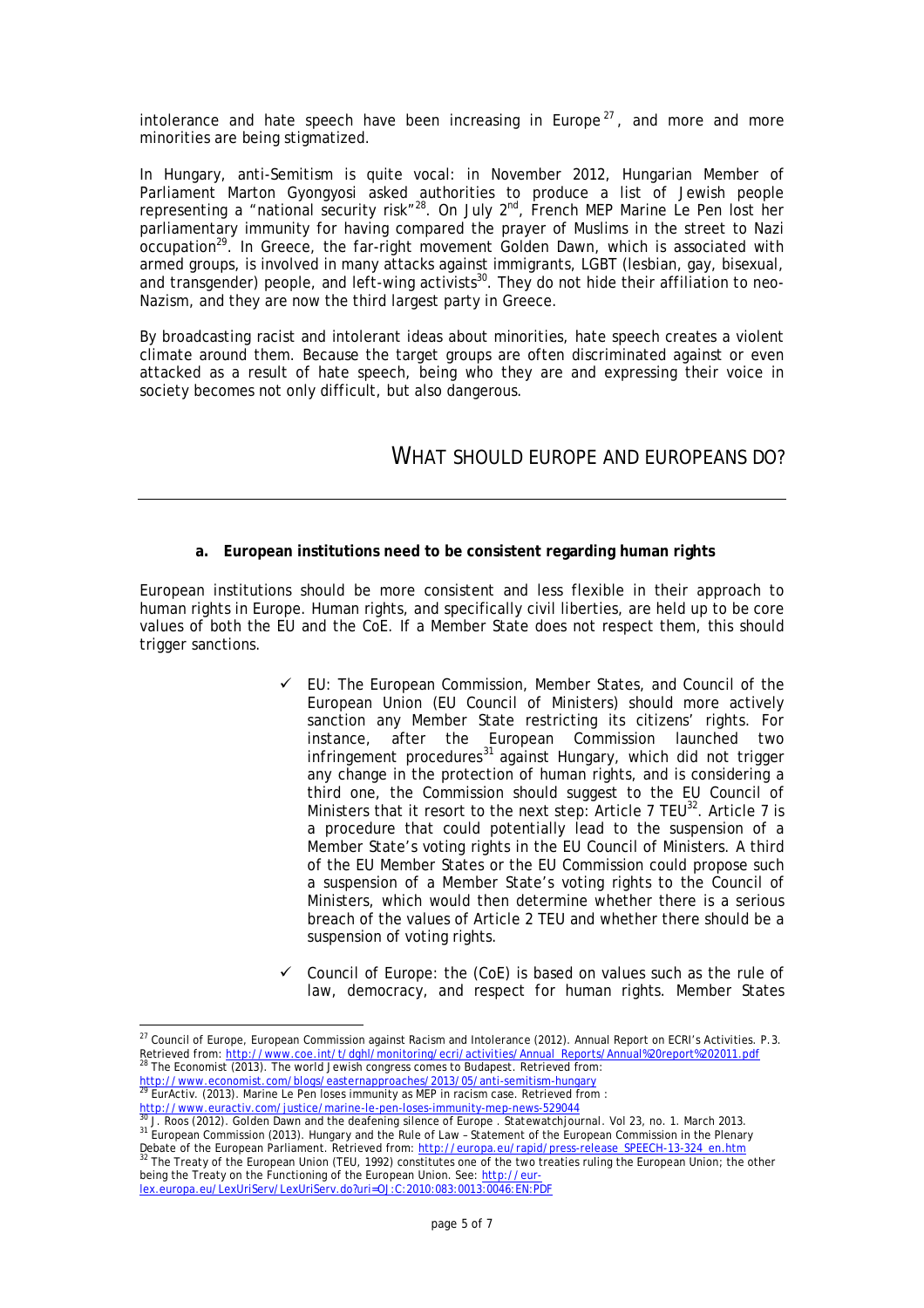which commit themselves to be part of the CoE, should push other Member States which have made the same commitment, to live up to it. Although the proposal to open a monitoring procedure with Hungary was not accepted by PACE last June, QCEA welcomes the fact that it was the first time that members of PACE brought a Member State in front of the assembly to request a monitoring procedure<sup>33</sup>. As the resolution that was passed on June 25<sup>th</sup> by PACE advises<sup>34</sup>, CoE Member States should follow closely developments of the Hungarian constitution and act to protect human rights if those developments do not show indications of alignment with the Council of Europe's standards.

#### **b. European institutions should publicly denounce the reduction of civil space in Europe**

The European institutions should denounce abuses loudly and clearly. They should not remain silent on violations within their own Member States:

- No comments have been voiced by the Commission or the European Parliament about the excessive use of force by police during many demonstrations in the Member States of the EU. In contrast, the Parliamentary Assembly of the CoE has shown concerns about police violence  $35$ . Both the CoE and the EU should give the issue of excessive use of force against demonstrators the attention it deserves. These human rights violations should be publicly and loudly denounced: the negative impact denunciation could have on a Member State's image might encourage it to stop police violence, or at least investigate it in order to bring justice to its victims. This is the best European institutions can do in the absence of possible legal action to hold Member States accountable for police violence. Indeed, the International UN Code of Conduct for Law Enforcement Officials is not binding on parties. In addition, the European Court of Human Rights (ECHR) does not have the competence to judge a Member State on its own initiative. It can only start legal proceedings against a state if it receives a complaint, from an individual or a state party to the European Convention on Human Rights.
- Hate speech must be stemmed. In February 2013, Nils Muižnieks, Council of Europe Commissioner for Human Rights denounced racist violence in Greece<sup>36</sup>; the CoE also funds a 'No Hate Speech Movement' campaign<sup>37</sup>. QCEA welcomes steps taken by the EU institutions, such as the Parliament suspending MEP Marine Le Pen's parliamentary immunity, which makes her prosecution for hate speech possible. However, given the seriousness of the situation in some Member States, such as in Greece where a growing far-right movement openly affiliates itself with Nazism, the EU must denounce intolerant behaviour much more loudly. The European Parliament should organize a debate or campaign on hate speech and freedom of expression, to remind European citizens that hate speech was one of the factors of the escalation of violence during

 $\overline{\phantom{a}}$  $33$  Council of Europe (2013). Interview with Mrs. Kerstin Lundgren. Retrieved from:

http://www.youtube.com/watch?v=fm7GTJO0R9w&feature=youtu.be<br><sup>34</sup> BACE (25 /04 /2013). Besured: facture:

PACE (25/06/2013). Request for the opening of a monitoring procedure in respect of Hungary. Retrieved from:

http://assembly.coe.int/ASP/Doc/XrefViewPDF.asp?FileID=19933&Language=EN <sup>35</sup> PACE (2013). Popular protest and challenges to freedom of assembly, media and speech. Retrieved from:

<sup>&</sup>lt;u>http://assembly.coe.int/ASP/XRef/X2H-DW-XSL.asp?fileid=19955&lang=en</u><br><sup>36</sup> Council of Europe (2013). Nils Nuiznieks : Racist violence is a threat to Greece's democracy. Retrieved from :

<sup>&</sup>lt;u>http://www.humanrightseurope.org/2013/02/nils-muiznieks-racist-violence-is-a-real-threat-to-greeces-democracy/</u><br><sup>37</sup> Council of Europe (2012). No hate speech movement webpage. <u>http://www.nohatespeechmovement.org/</u>